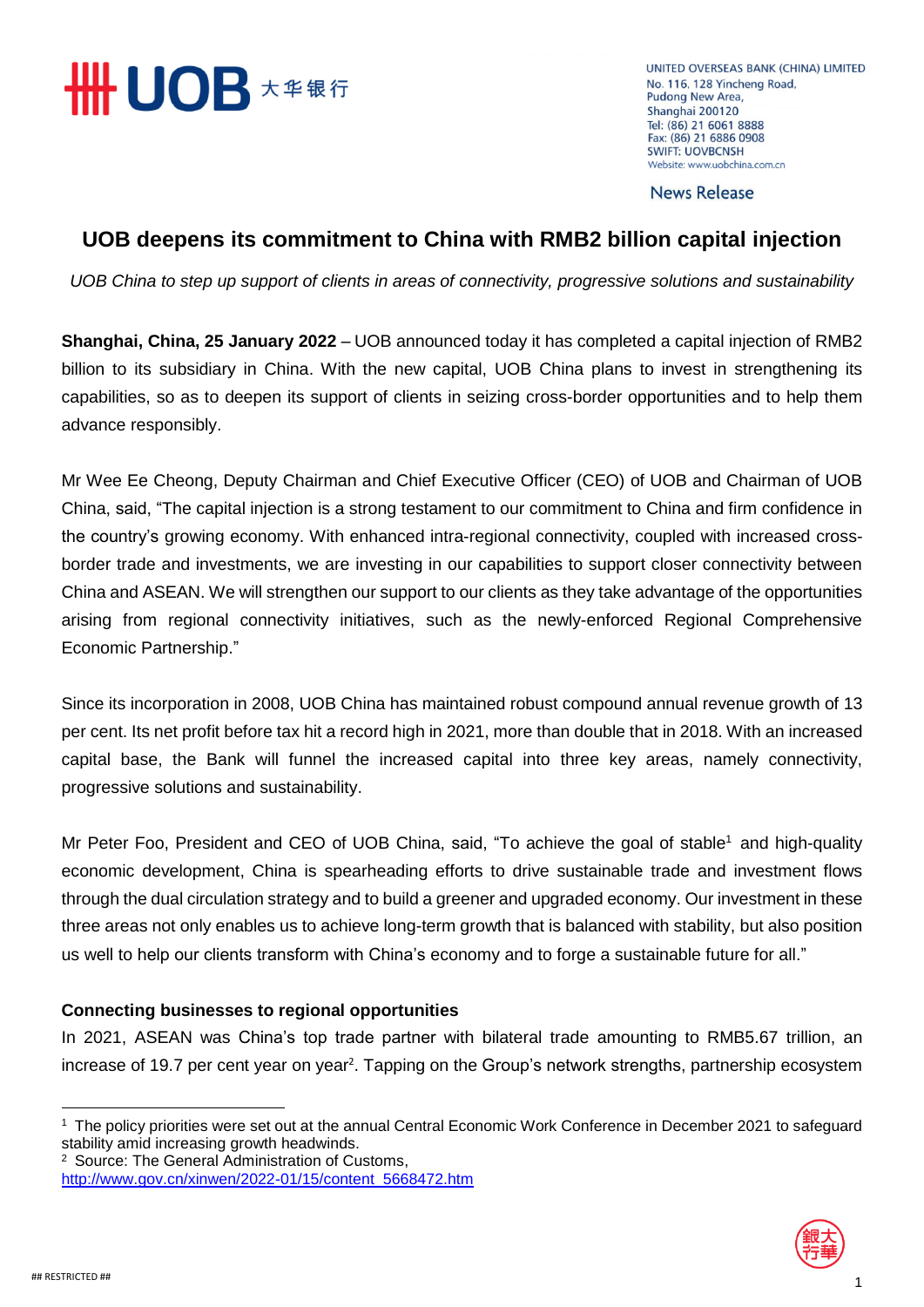

and in-market expertise, UOB China stands steadfast in assisting Chinese companies to expand into ASEAN and vice versa. Backed by the new increase in capital, UOB China will establish and expand client relations in sectors that are strong drivers of China's economy<sup>3</sup> and continue to deepen relationships with existing anchor clients and along their value chain. The Bank will also strengthen its strategic partnership with Hengfeng Bank by jointly tapping cross-border business potential.

## **Creating progressive solutions to meet business needs**

On the back of China's financial liberalisation, the Bank will continue to develop progressive financial solutions to meet clients' cross-border needs. UOB China plans to enhance its leading position on ASEAN currency/RMB market making and hedging services to help more clients manage their foreign risk exposures. With more capital, the Bank also aims to provide clients more solutions on commodities hedging and rates.

In recognition of its pioneering progressive solutions, UOB China was named the Best Foreign Bank for Innovation in Business by Yicai Media Group in 2021.

## **Forging a sustainable future with its clients**

UOB China will continue to push forward its sustainability strategy and to help customers advance responsibly. The Bank will support key sectors that align with China's carbon emission reduction action plan<sup>4</sup> in areas such as renewable energy, energy saving projects and industrial upgrades, as well as sectors involved in the circular economy.

In 2021, UOB China recorded double-digit year-on-year growth in the number of clients taking up its green financing solutions. The Bank's green financing was extended to clients to facilitate their green projects in electrical vehicles, real estate, solar panels and plastic recycling.

This is UOB's second capital injection to UOB China, following the increase in the Bank's registered capital from RMB3 billion to RMB5.5 billion in 2015.

- Ends –

<sup>4</sup> On 26 October 2021, the State Council issued the *[Action Plan for Caron Dioxide Peak before 2030](http://english.www.gov.cn/policies/latestreleases/202110/27/content_WS6178a47ec6d0df57f98e3dfb.html)* listing actions to bring carbon emissions to a peak before 2030.



 $\ddot{\phantom{a}}$ 

<sup>&</sup>lt;sup>3</sup> The seven sectors include construction and infrastructure, consumer goods, industrials, oil, gas and chemicals, real estate and hospitality, technology, media and telecommunications as well as finance.